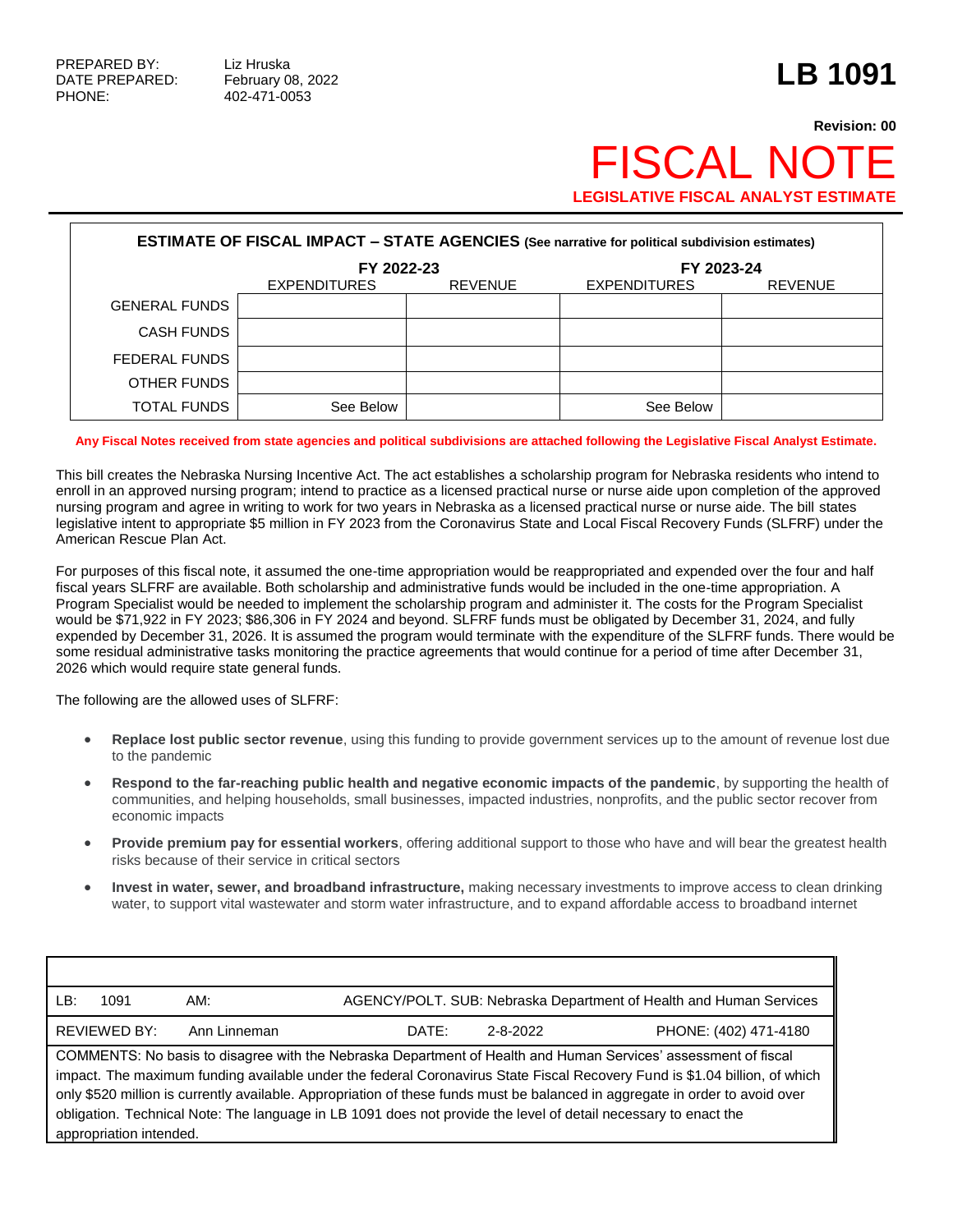**LB**(1) **1091 FISCAL NOTE 2022**

## **ESTIMATE PROVIDED BY STATE AGENCY OR POLITICAL SUBDIVISION** State Agency or Political Subdivision Name:(2) Department of Health and Human Services Prepared by: (3) John Meals Date Prepared 2-7-2022 Phone: (5) 471-6719 **FY 2022-2023 FY 2023-2024** EXPENDITURES REVENUE EXPENDITURES REVENUE **GENERAL FUNDS CASH FUNDS FEDERAL FUNDS** \$5,000,000 \$0 \$0 \$0 \$0 \$0 \$0 **OTHER FUNDS TOTAL FUNDS** \$5,000,000 \$0 \$0 \$0 \$0 \$0 \$0

Return by date specified or 72 hours prior to public hearing, whichever is earlier.

Explanation of Estimate:

LB1091 creates the Nebraska Nursing Incentive Act in order to provide scholarships for Nebraska residents intending to pursue a nursing career. LB1091 appropriates \$5,000,000 from the Coronavirus State and Local Fiscal Recovery Program (SLFRP) funds allocated to Nebraska under the American Rescue Plan Act (ARPA).

LB1091 assigns all duties required to implement this act to the Department of Health and Human Services (DHHS). DHHS will be required to create applications, advertise, review and award scholarships as well as provide all associated program administration duties. It is expected this work will require 1 FTE Program Specialist to complete. It is expected that the majority of program duties would continue until the obligation deadline of December 31, 2024 with administrative follow-up duties to occur until the expenditure deadline of December 31, 2026. After this date, there will be additional program administration duties to confirm the required two-year commitments have been completed by scholarship recipients and that Federal reporting and closeout requirements are met. Any costs incurred after the Federal deadline could not be funded with ARPA;SLFRP funds. LB1091 does not set deadlines for completing education and the two year employment requirements.

This fiscal note assumes that program administrative costs are included in the appropriated amount. However, appropriations for administrative expenses must be made under Program 033 – Administration. The amount of funding available for grants will be reduced by the total administrative costs.

The annual estimated costs for program administration is as follows:

| <b>Position</b>                       |          | FY2022-2023 FY2023-2024 FY2024-2025 FY2025-2026 |          |          |
|---------------------------------------|----------|-------------------------------------------------|----------|----------|
| Program Specialist @ .83 FTE          | \$41,600 | \$49,920                                        | \$49,920 | \$49,920 |
| 1st FY & 1.0 FTE following FYs        |          |                                                 |          |          |
| <b>Benefits</b>                       | \$14,240 | \$17,088                                        | \$17,088 | \$17,088 |
| <b>Operations</b>                     | \$16,082 | \$19,298                                        | \$19.298 | \$19,298 |
| <b>Estimated Administrative Costs</b> | \$71,922 | \$86,306                                        | \$86,306 | \$86,306 |

| <b>MAJOR OBJECTS OF EXPENDITURE</b> |  |  |  |  |
|-------------------------------------|--|--|--|--|
|                                     |  |  |  |  |
| 2023-2024                           |  |  |  |  |
| <b>EXPENDITURES</b>                 |  |  |  |  |
|                                     |  |  |  |  |
|                                     |  |  |  |  |
|                                     |  |  |  |  |
|                                     |  |  |  |  |
|                                     |  |  |  |  |
|                                     |  |  |  |  |